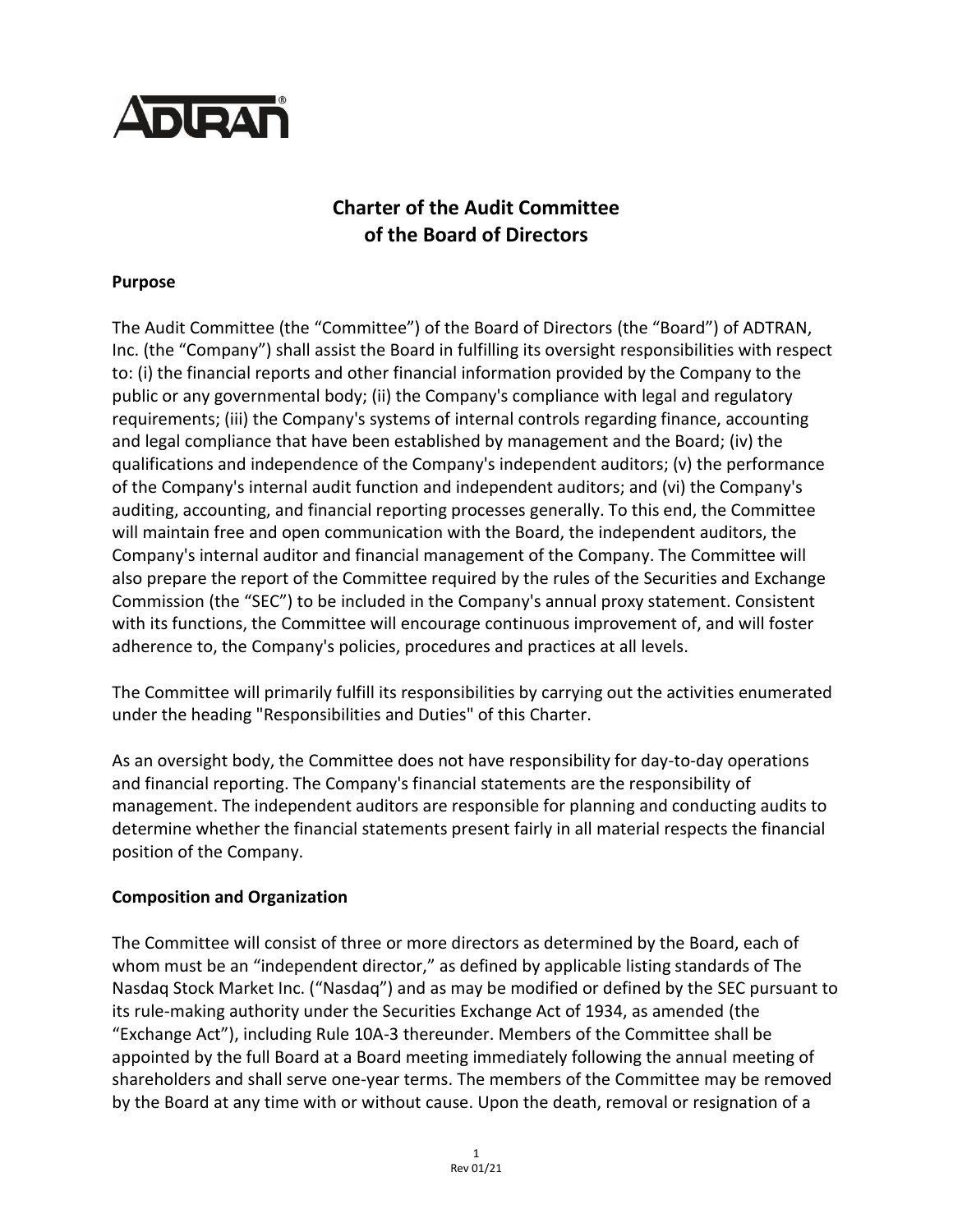

member, the full Board may appoint a successor to serve the remainder of the unexpired term. Unless a chairman of the Committee (the "Chair") is elected by the full Board, the members of the Committee may designate a Chair by majority vote of the full Committee membership. The Committee shall have the power to create subcommittees with such powers as the Committee shall from time to time confer.

# **Qualifications**

Each member of the Committee must be able to read and understand fundamental financial statements, including the Company's balance sheet, income statement and cash flow statement. At least one member of the Committee shall have past employment experience in finance or accounting, requisite professional certification in accounting, or any other comparable experience or background which results in the individual's financial sophistication, including being or having been a chief executive officer, chief financial officer or other senior officer with financial oversight responsibilities or other experience as required by applicable law. In addition, at least one member of the Committee shall be an "audit committee financial expert" as defined in applicable SEC rules. No member of the Committee can have participated in the preparation of the Company's or any of its subsidiaries' financial statements at any time during the past three years.

# **Meetings**

The Committee will meet at least four times annually. As part of its responsibility to foster open communication, the Committee will meet at least quarterly with management, the internal auditor and the independent auditors in separate executive sessions to discuss any matters that the Committee or any of these groups believe should be discussed privately. In addition, the Committee will meet with the independent auditors and management quarterly to review the Company's financial statements and certain related financial information, consistent with its "Responsibilities and Duties" described below. The Committee shall report regularly to the Board on its discussions and actions, including any significant issues or concerns that arise at its meetings, and shall make recommendations to the Board as appropriate. The Committee is governed by the same rules regarding meetings (including meetings in person or by telephone or other similar communications equipment), action without meetings, notice, waiver of notice, and quorum and voting requirements as are applicable to the Board.

# **Responsibilities and Duties**

To fulfill its responsibilities and duties the Committee will:

a. Document/Report Review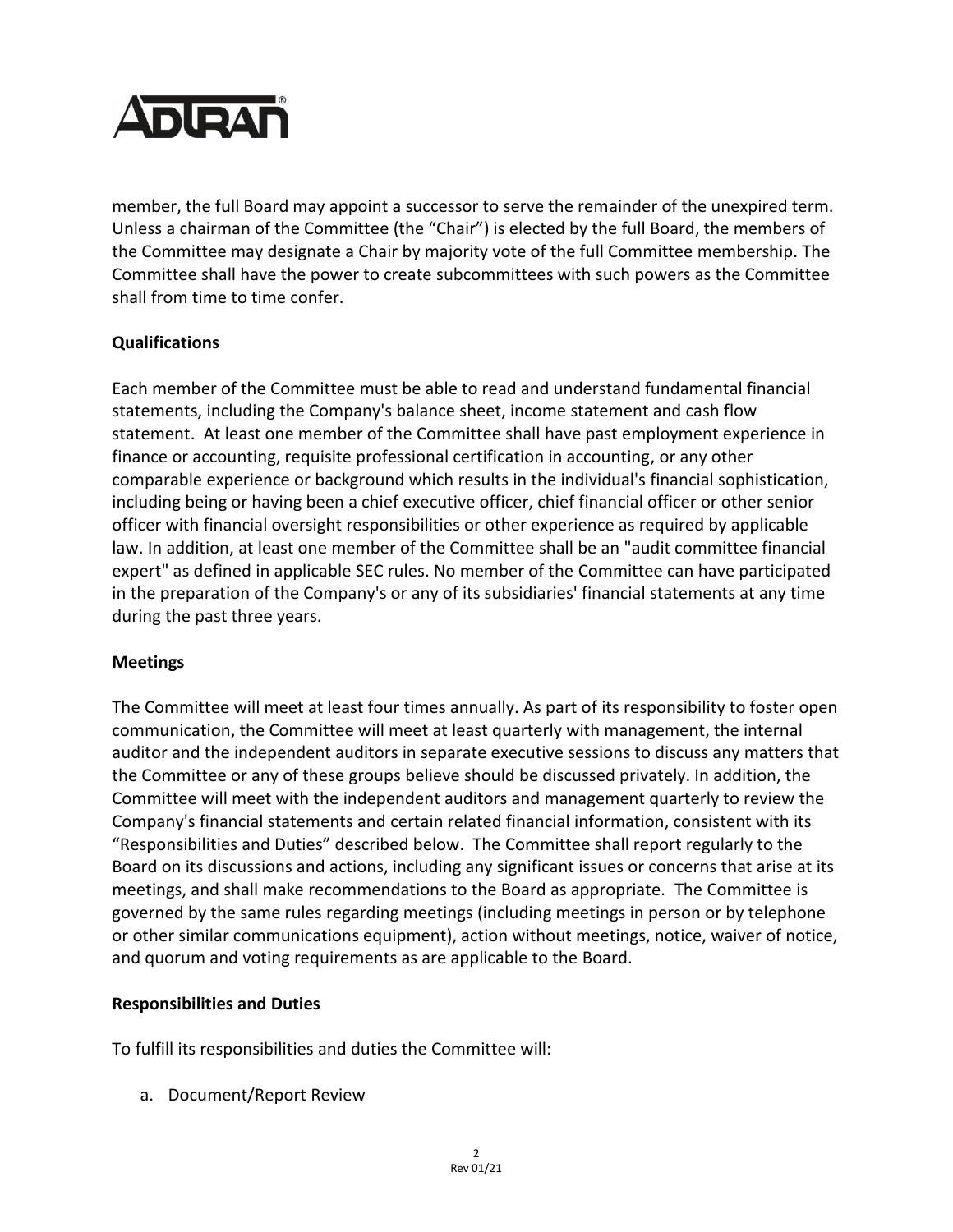

- Review this Charter at least annually and update, as necessary, and recommend any proposed changes to the Board for approval.
- Review any reports or other financial information submitted to any governmental body, or the public, including any certification, report, opinion, or review rendered by the independent auditors.
- Review the regular internal reports to management prepared by the internal auditing department and management's response.
- Review with financial management and the independent auditors each Form 10-Q and Form 10-K prior to their filing with the SEC.
- Discuss with the independent auditors at least annually their internal quality-control procedures and any material issues raised by the most recent internal quality control review or peer review.
- Discuss with the independent auditors whether the Company's audit has been selected for review or inspection by the Public Company Accounting Oversight Board ("PCAOB") or any other governmental or professional authorities and whether any of the matters described in the public portion(s) of any inspection report involve the Company's audit (or whether they involve issues and approaches similar to those that arise or could arise in the audit of the Company's financial statements), among other issues, and any steps taken to deal with any such issues.
- Review and discuss with the independent auditors their evaluation of the Company's identification of, accounting for, and disclosure of its relationships and transactions with related parties, including any significant matters arising from the audit regarding the Company's relationships and transactions with related parties.
- Review a formal written statement submitted by the independent auditors to the Company at least annually which delineates all relationships between the independent auditors and the Company, consistent with PCAOB Rule 3526, *Communication with Audit Committees Concerning Independence*, and discuss with the independent auditors this statement and any relationships or services that may impact the objectivity and independence of the auditors.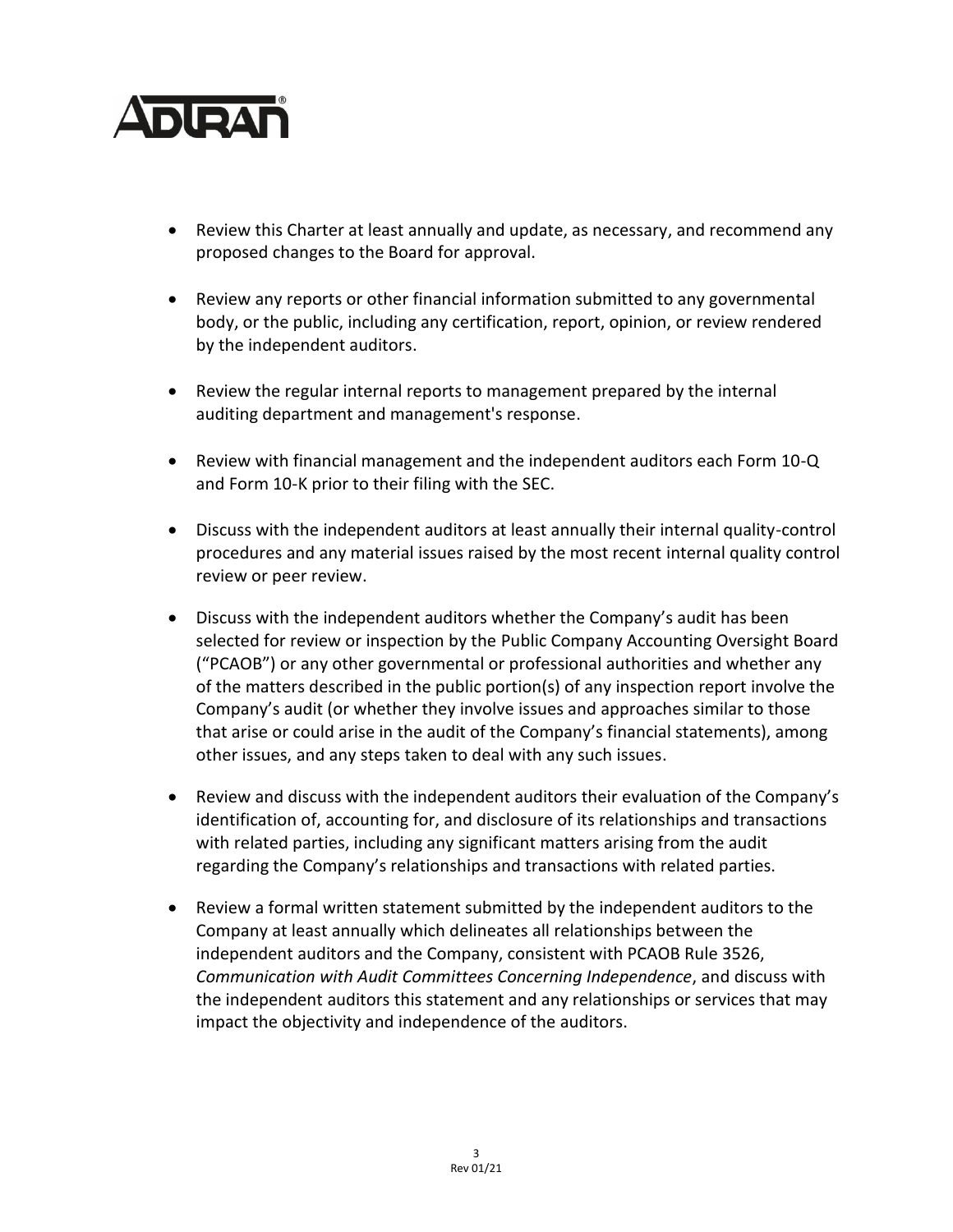# **ADIRAN**

- Review a report of the independent auditors prior to the filing of the Form 10-K with the SEC or the release of any audited financial statements of the Company with respect to:
	- o all critical accounting policies and practices used;
	- $\circ$  all critical audit matters (as that term is defined by the PCAOB) arising from the current period audit;
	- $\circ$  all alternative treatments of financial information within generally accepted accounting principles (GAAP) that have been discussed with management, ramifications of the use of such alternative disclosures and treatments, and the treatment preferred by the independent auditor; and
	- $\circ$  other material written communications between the independent auditors and management, such as any management letter or schedule of unadjusted differences.
- Review with management, including both the Chief Executive Officer and Chief Financial Officer: (i) on a quarterly basis, the report of the Disclosure Controls Committee and the internal control system, and (ii) on an annual basis, management's report on internal control over financial reporting to be included in the Company's annual report on Form 10-K.
- Prepare (or cause to be prepared) a report of the Committee, as required by the SEC, to be included in the Company's annual proxy statement.
- b. Independent Auditors and Other Advisors
	- Select and hire the independent auditors, considering independence and effectiveness. On an annual basis, the Committee should review and discuss with the independent auditors all disclosed relationships the independent auditors have with the Company to determine the independent auditors' objectivity and independence, consistent with PCAOB Rule 3520, *Auditor Independence*.
	- Have the sole power to approve the independent auditors' fees.
	- Approve all audit and non-audit services provided by the independent auditors prior to the Company's receipt of such services and establish policies and procedures for the Committee's pre-approval of permitted services by the Company's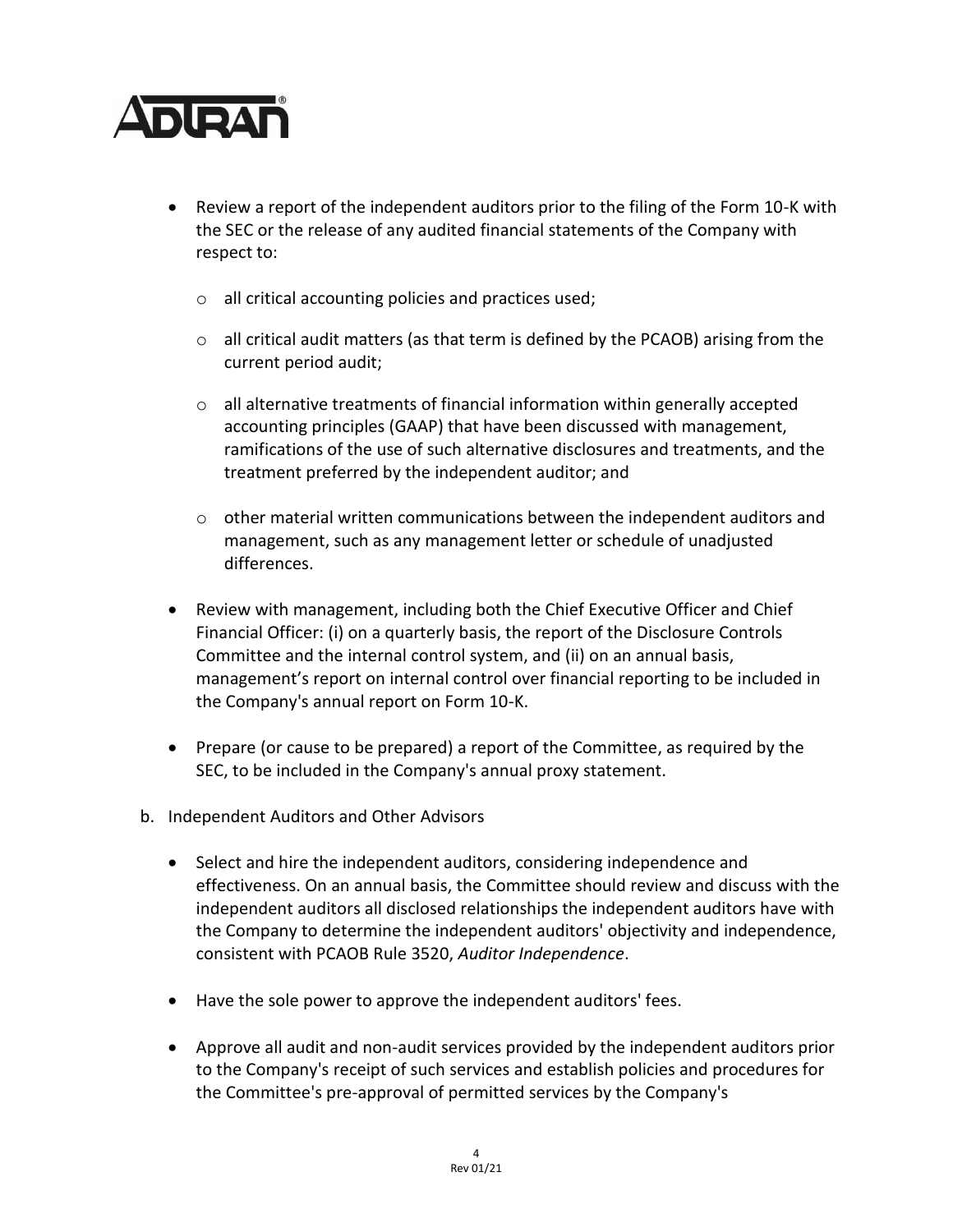

independent auditors on an on-going basis. All approved non-audit services shall be disclosed in the Company's periodic reports or annual proxy statement as required by SEC rules.

- Review on a quarterly basis a summary of all audit and non-audit services fees paid to registered public accounting firms other than the Company's independent auditors.
- Review and evaluate the qualifications, performance and independence of the independent auditors; when circumstances warrant, discharge the independent auditors; and submit the Committee's selection of the independent auditors for stockholder ratification in the Company's annual proxy statement. The independent auditors will be accountable to the Board and the Committee, as representatives of the stockholders of the Company.
- Monitor and require the rotation of audit partners of the independent auditors to ensure compliance with SEC rules and regulations.
- Periodically consult with the independent auditors out of the presence of management about internal controls and the fullness and accuracy of the Company's financial statements.
- Set clear hiring policies for employees or former employees of the independent auditors, including the requirement that no person be hired as Chief Executive Officer, Chief Financial Officer, Controller, Chief Accounting Officer or any equivalent position if such person was employed by the independent auditors and participated in any capacity in the audit of the Company during the one-year period preceding the date of initiation of such audit.
- Select, hire and determine the fees and other retention terms for legal, accounting and other advisors to the Committee as it sees fit, without Board approval, including selecting, retaining, compensating, overseeing and terminating, if necessary, any other registered public accounting firm engaged for the purpose of preparing or issuing an audit report or performing other audit, review or attest services for the Company. The Committee shall receive appropriate funding from the Company, as determined by the Committee in its capacity as a committee of the Board, for the payment of compensation to the Company's independent auditors, any other accounting firm engaged to perform services for the Company, any outside counsel and any other advisors to the Committee.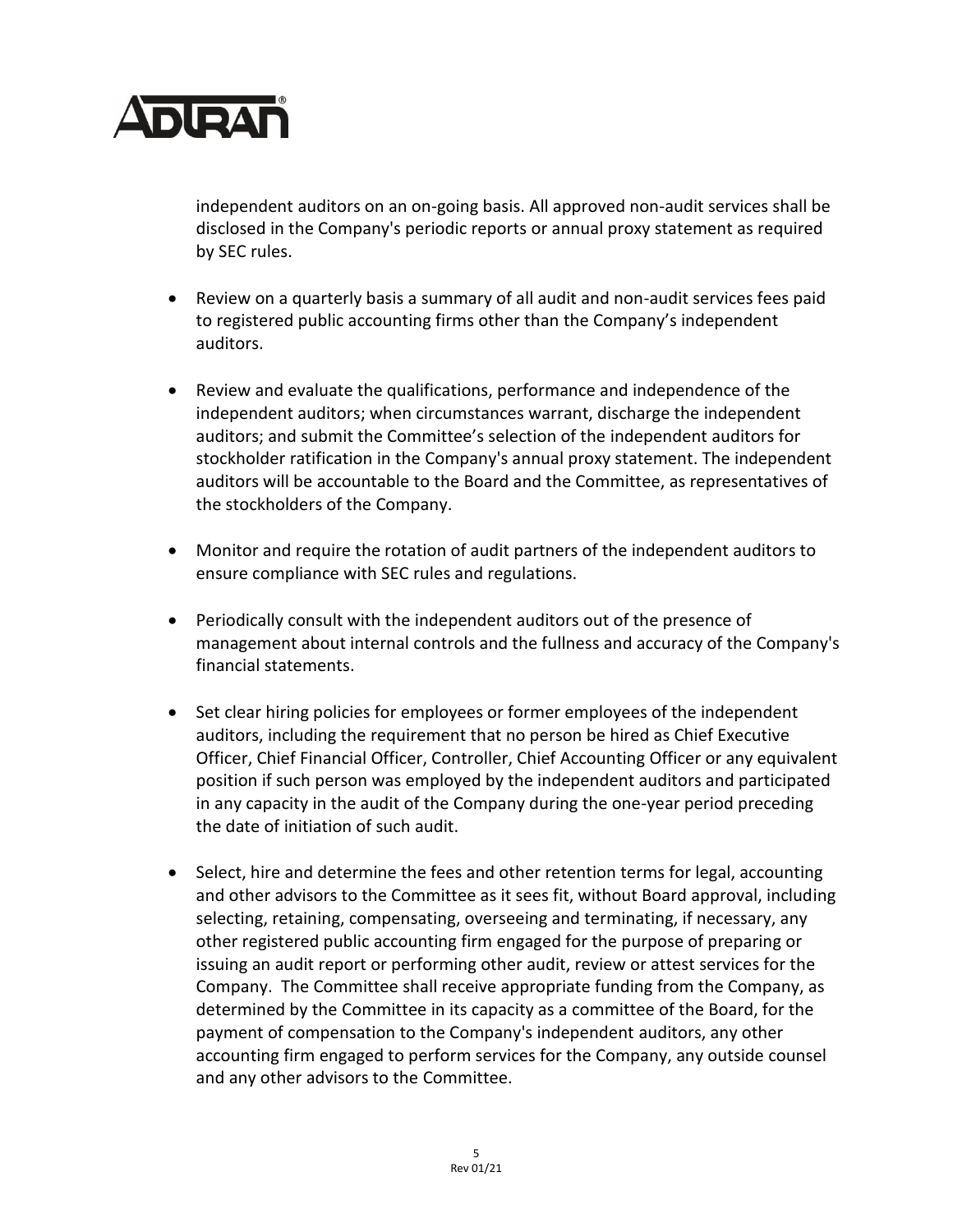

- c. Financial Reporting Processes
	- Discuss the annual audited financial statements and quarterly financial statements with management and the independent auditors, as well as the Company's disclosures under "Management's Discussion and Analysis of Financial Condition and Results of Operation" to be included in the Company's periodic reports filed with the SEC.
	- Discuss earnings press releases, as well as financial information and earnings guidance provided to analysts and rating agencies.
	- In consultation with the independent auditors and the internal auditor, review the integrity of the Company's internal and external financial reporting processes.
	- Consider the independent auditors' judgments about the quality and appropriateness of the Company's accounting principles as applied in its financial reporting.
	- Consider, discuss with management and the Company's independent auditors and approve, if appropriate, major changes to the Company's accounting principles and practices as suggested by the independent auditors, management or the internal auditing department.
- d. Process Improvement
	- Establish regular and separate systems of reporting to the Committee by each of management, the independent auditors and the internal auditor regarding any significant judgments made in management's preparation of the financial statements and the view of each as to appropriateness of such judgments.
	- Following completion of the annual audit, review separately with each of management, the independent auditors and the internal auditing department any problems or difficulties encountered during the course of the audit, including any restrictions on the scope of work or access to required information, and management's response to the problems or difficulties.
	- Review any significant disagreement between management and the independent auditors or the internal auditing department in connection with the preparation of the financial statements.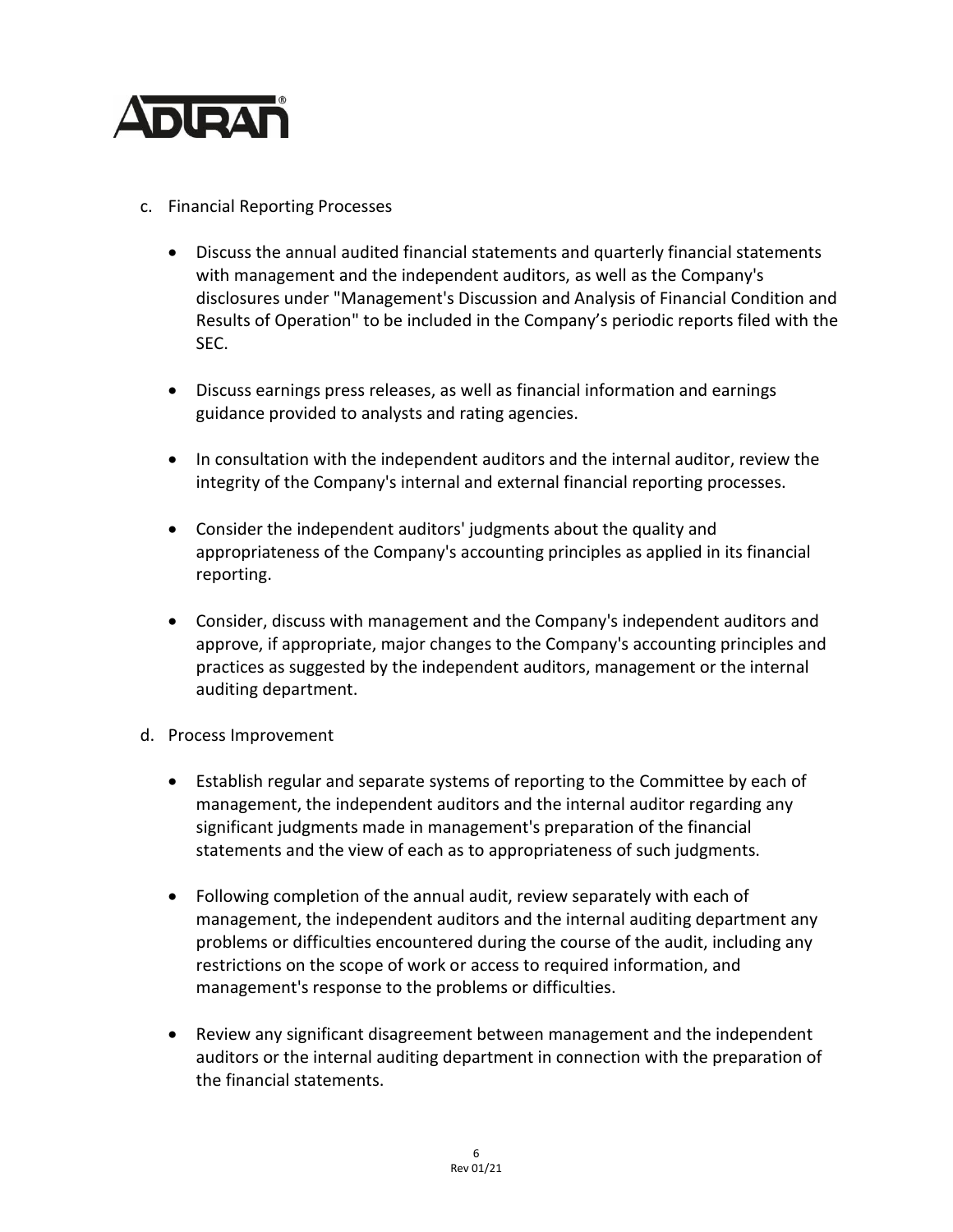

- Review with the independent auditors, the internal auditing department and management the extent to which changes or improvements in financial or accounting practices, as approved by the Committee, have been implemented.
- Report to the Board on a regular basis and forward copies of the minutes of all meetings to the Board.
- Annually review the Company's Code of Conduct and recommend any changes to Board for approval.
- Monitor compliance with the Company's Code of Conduct, investigate any alleged breach or violation of the Code of Conduct, enforce the provisions of the Code of Conduct and review and approve all requests by directors and executive officers for waivers of the Code of Conduct.
- Establish and oversee procedures for: (i) the receipt, retention and treatment of complaints received by the Company regarding accounting, internal accounting controls or audit matters; and (ii) the confidential anonymous submission by employees of concerns regarding accounting or auditing matters.
- Annually review and evaluate the performance of the Committee.
- e. Legal Compliance
	- Review activities, organizational structure, and qualifications of the internal audit department.
	- Review, with the Company's counsel, any legal or regulatory matter that could have a significant impact on the Company's financial statements and compliance programs and policies.
	- Review, with the independent auditors and the internal audit department, the effect of new accounting rules and pronouncements on the financial disclosures of the Company.
	- Review and discuss the Company's risk assessment and risk management policies.
	- Review, oversee and approve all transactions between the Company and any related person (as defined in Item 404 of Regulation S-K) on an ongoing basis, in accordance with the Company's Code of Conduct and its other policies and procedures.